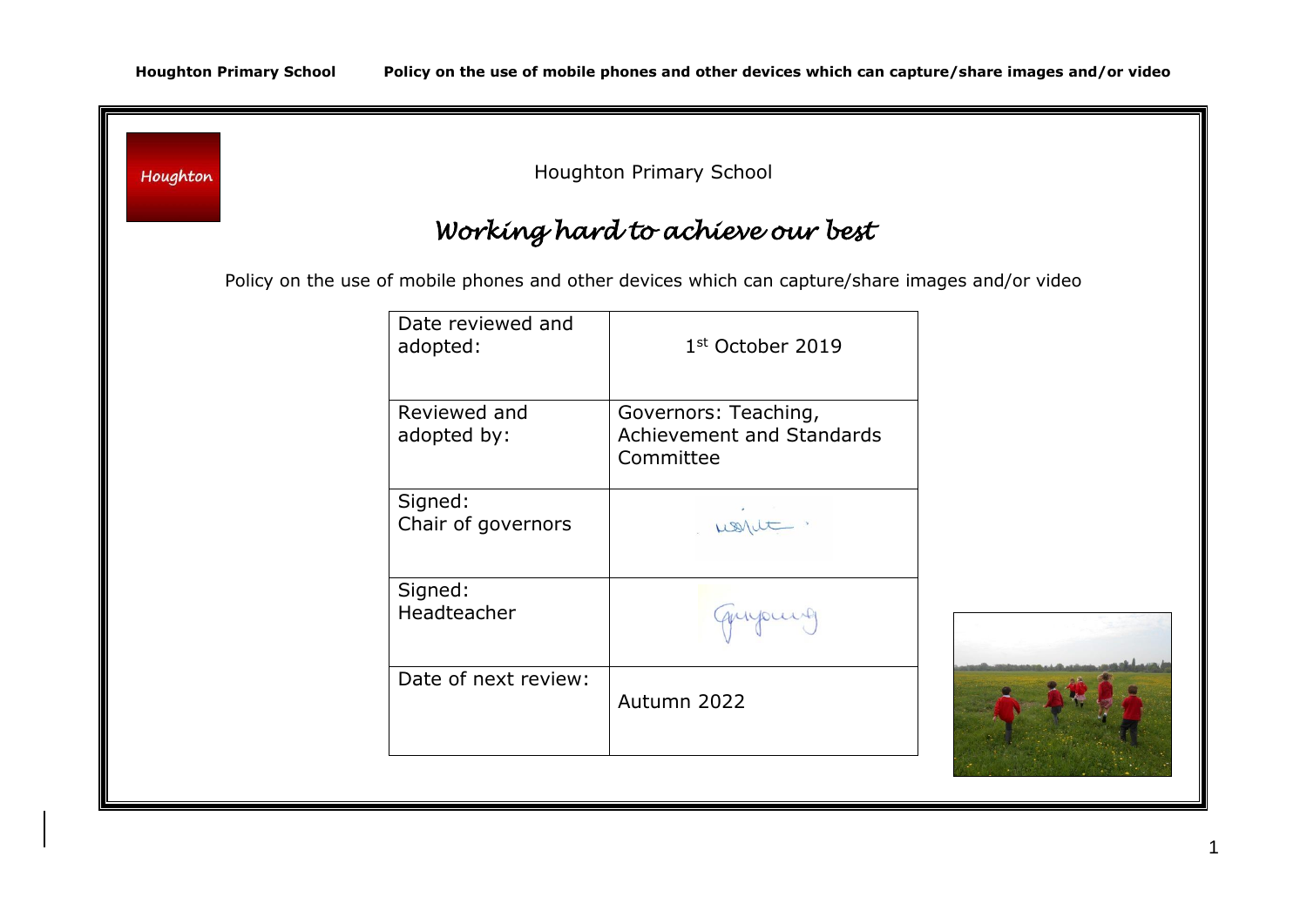# **Houghton Primary School Policy on the use of mobile phones and other devices which can capture/share images and/or video**

1. This policy refers to the use of mobile devices, capable of sharing information to data networks (e.g internet) and/or the storage of images/video/audio. For example, but not limited to, Mobile Phones, Tablets, Cameras, Laptops, Smart Watches. Referred to as Devices in this policy.

2. Use of personal mobile Devices (as defined in 1.) by all adults in school including staff, students on placement and volunteers (referred to as 'adults' within this policy).

**Houghton Primary School recognises that adults working or helping in school including may wish to have their personal Devices at work for use in case of emergency.** 

**However, safeguarding of children within the setting is paramount and it is recognised that personal Devices have the potential to be used inappropriately and therefore the setting management has implemented the following policy:**

- Personal Devices should only be used outside of working hours and never whilst children are present. Adults may use them during break times, but not when supervising children and only in designated areas when children are not present.
- Designated areas at Houghton Primary School are: the school office, the staff kitchen, outside the office main entrance, the school car park.
- Devices should be stored away out of sight in staff lockers, in staff drawers in the staff kitchen or in the school office. Devices should be switched off or on silent during working hours.
- In very unusual circumstances, such as a family emergency, adults should seek permission from the headteacher to use their mobile phone. However, they should give the school office landline telephone number as the main contact and use this whenever possible.
- If an adult must use their mobile phone (see above) this should be away from the children and ensuring that staff supervision levels are not compromised.
- Adults are not at any time permitted to use recording equipment on their Devices, for example: to take photographs, videos or audio of children.
- Adults who ignore this policy and use these devices on the setting premises without permission may face disciplinary action.
- The setting's main telephone number can be used for emergencies by staff or volunteers or by people who need to contact them.
- In circumstances such as outings and off site visits, adults will agree with the headteacher the appropriate use of personal Devices for communication with school and in the event of an emergency. They must not use their Devices to contact parents unless they have permission of the headteacher.
- Adults should report any usage of such Devices that causes them concern to the headteacher or other designated personnel.
- Where there is a suspicion that the material on a personal Device (or school Device) may be unsuitable and may constitute evidence relating to a criminal offence, the 'Allegations of Abuse' process will be followed (please refer to the setting's 'Safeguarding and Child Protection Policy').
- Adults remain responsible for their own property and will bear the responsibility of any losses. They are advised to use the security on their Devices to protect against access.
- Adults must not share their mobile phone numbers, email addresses or any other personal contact information including social media identities with children, past or present unless they have the permission of the headteacher.

# **2. Use of personal Devices by visitors**

**Houghton Primary School recognises that visitors, including governors and parents onsite, may wish to have their personal Devices with them for use in case of emergency.** 

**However, safeguarding of children within the setting is paramount and it is recognised that personal Devices have the potential to be used inappropriately and therefore the school has implemented the following policy:**

 Devices should only be used in designated areas and where possible, off site. In exceptional circumstances, such as a family emergency, visitors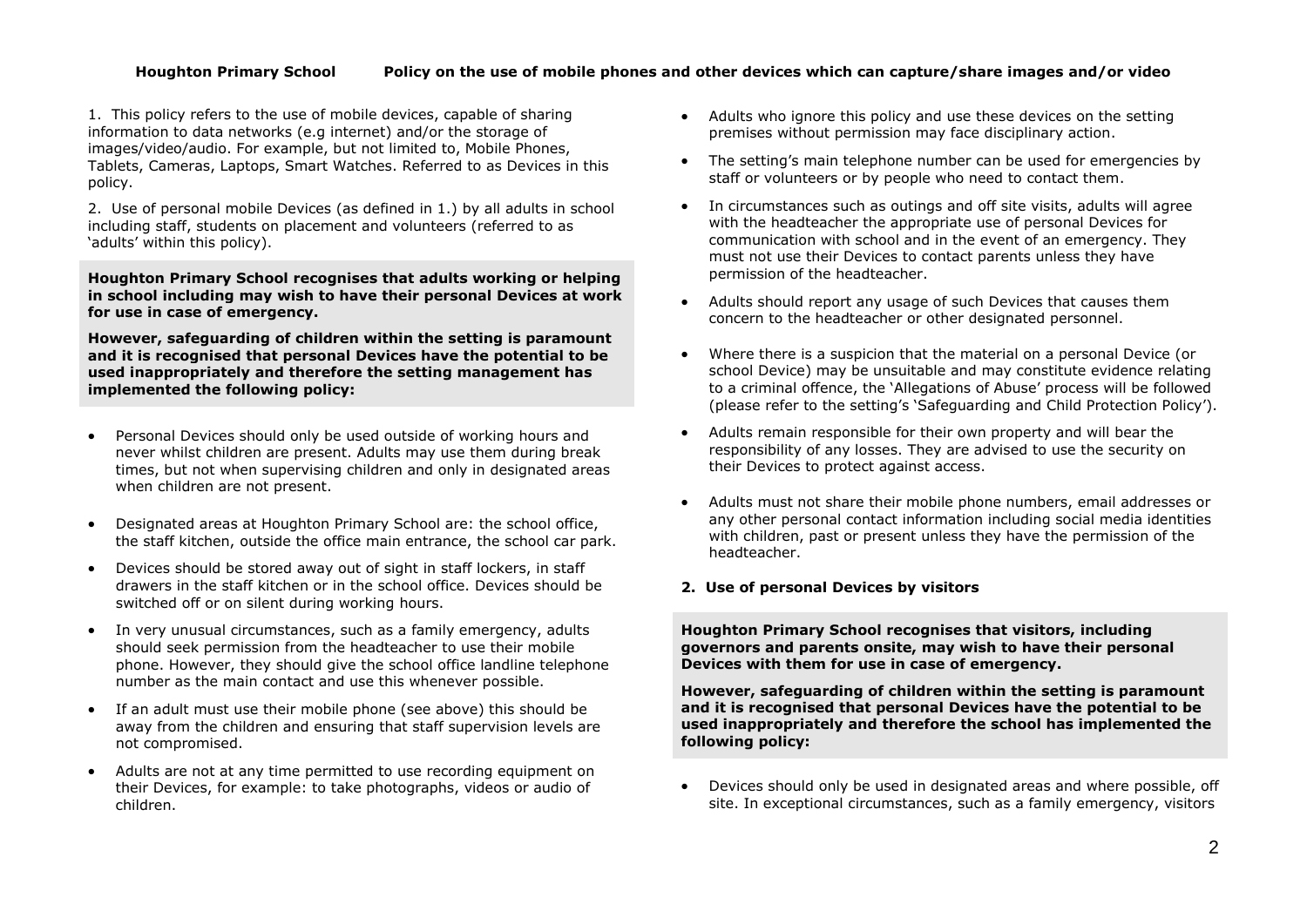should seek permission from the headteacher to use their mobile phone.

- The school's main telephone number can be used for emergencies.
- Photos, videos or audio of children must not be taken without prior discussion with the headteacher and in accordance with the Data Protection Act 1998 and using the 'Use of images consent form'.
- In circumstances where there is a suspicion that the material on a Device may be unsuitable and provide evidence relating to a criminal offence, the 'Allegations of Abuse' process will be followed (please refer to the setting's 'Safeguarding and Child Protection Policy').
- Visitors remain responsible for their own property and will bear the responsibility of any losses.
- We have requested that parents do not use their Devices whilst on the school site, including at drop off and pick up time, unless they have the permission of the headteacher.

# **3. Use of the setting's mobile phone, camera and recording equipment**

**Houghton Primary School provides school mobile phones, laptops, tablets and cameras for staff, students and volunteers to use to support their work with children. To ensure the appropriate use of this equipment, and to safeguard children, the following policy applies:**

- Only school cameras and recording equipment belonging to the setting may be used to take appropriate and relevant images of children, i.e. observations, photographs of school events, video clips.
- Images must be used in accordance with the Data Protection Act 1998 (please refer to the setting's document 'Guidance for settings on the use of Images, Mobile Phones and Cameras in accordance with the Data Protection Act 1998').
- Cameras and recording equipment should only be used where two or more staff members are present.
- It is not appropriate to take photographs of bruising or injuries on a child for child protection concerns. In these cases, the 'Logging Concern Form and Body Map' must be used.
- All photographs must be downloaded on to the Staff Share intranet and not stored on staff or school laptops. They should then be deleted from the camera.
- The setting's mobile phone must only be used for work related matters.
- Adults should report any usage of mobile devices and cameras that causes them concern to the headteacher or other designated personnel.
- In circumstances where there is a suspicion that the material on the setting's mobile phone or cameras may be unsuitable and provide evidence relating to a criminal offence, the 'Allegations of Abuse' process will be followed (please refer to the setting's 'Safeguarding and Child Protection Policy').
- The setting's mobile phone remains the property of the school at all times and should not be taken off of the premises (with the exception of visits and outings).

**Houghton Primary School recognises that pupils, may wish to have their personal Devices, with them for use in case of emergency.** 

**However, safeguarding of children within the setting is paramount and it is recognised that personal Devices have the potential to be used inappropriately and therefore the school has implemented the following policy:**

Use of mobile phones (particularly with the advent of increasingly sophisticated equipment and camera phones) and other devices which can record images/video and/or link to the internet presents a number of problems, including:

- 1. Such Devices can be valuable items and might render a pupil vulnerable to theft;
- 2. Such Devices (and their cost and level of sophistication or otherwise)can make pupils objects of envy or disparagement and could have implications with regard to discipline and potential bullying;
- 3. Even when apparently silent, the use of such Devices, undermines classroom discipline and distract the pupils from engaging in learning.